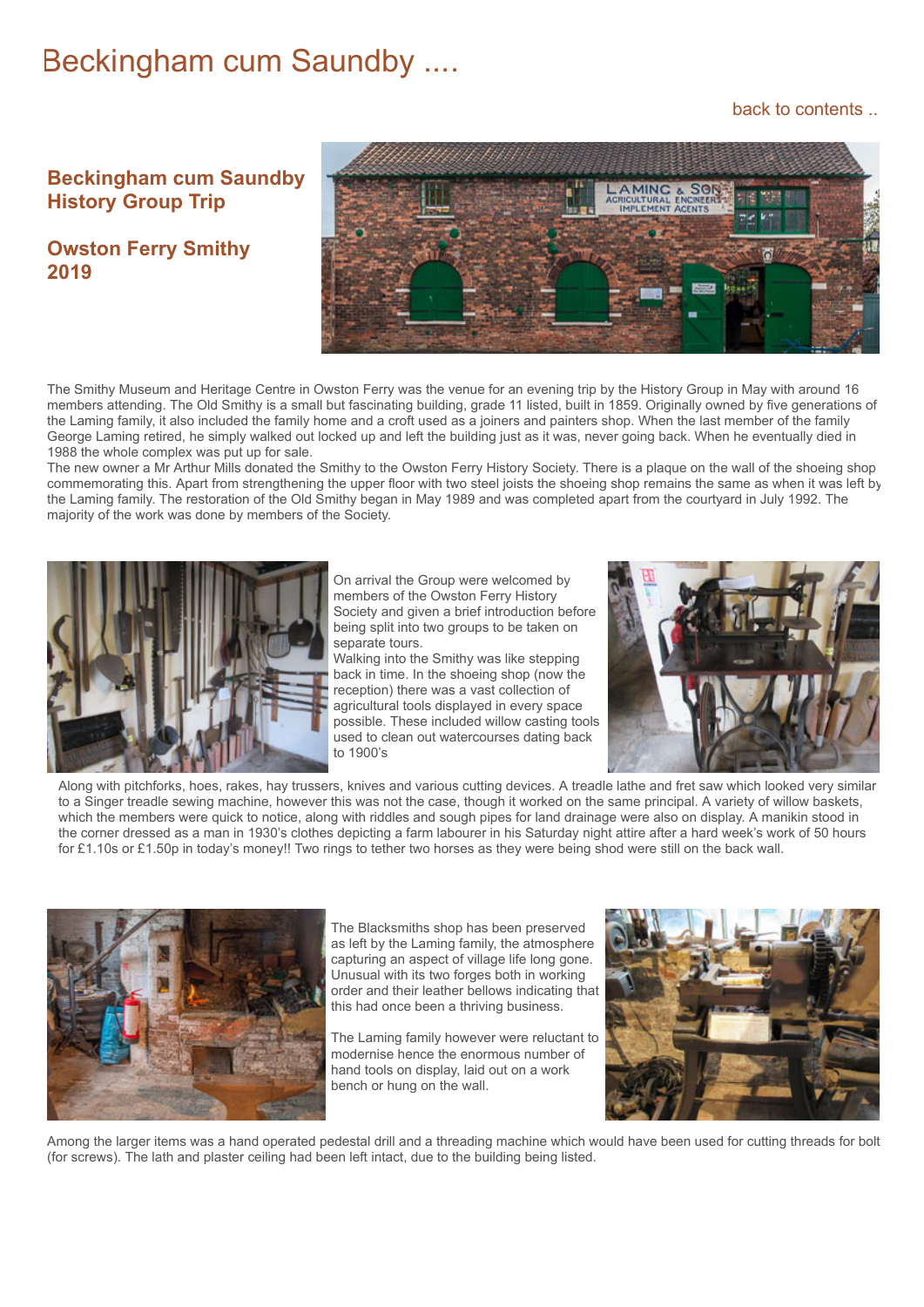

In the yard outside where the carpenters shop had once been there were more agricultural tools and machinery to see in the storage sheds. These included a Lamings potato sorter, grass cutter and cake breaker. The latter was used to break up slabs of manufactured animal feed. Plus the old school clock bells with their Westminster chimes that sounded quite melodious. There was a restored water pump used to supply the house and Blacksmiths shop and is today a rare item.

Restoration work in the courtyard was started and completed in 1995. Bricks for the storage shed, toilets and store came from a hovel in Gunthorpe and were donated. There is still the levelling plate in the yard used when making cartwheels. Underneath this the village millennium capsule is buried.

Upstairs had been converted onto a museum consisting of two small rooms on different levels, full of artefacts of local interest as well to do with the Smithy, many donated by local people. A new floor has been added to accommodate this. In the first room were many old photos of the Laming family involved in the business, along with old ledgers covering a period 1920's to 1970's recording every business transaction, cost and who placed the order. Many names mentioned are still in the village today. It took George Laming three years to convert from £-s-d to decimal currency!!



Other items included a milk separator which people were invited to have a go at turning – it was very stiff - plus an old fashioned grocer's till. There were old butchers' bills and an array of implements, plus old weekly grocery bills, one for every week from 1933 to 1961, with the order nearly always the same. The Lamings never threw anything away! A butter churn, canning machine and stocking knitter, items in display cabinets and even some old army boots could also be seen!



The second room contained displays on village history, such as, schooldays, the River Trent, WW2 and the Owston Ferry Regatta, which no longer takes place. The cabinets contained collections of saddlers and leather workers tools, toys and pastimes, farm work, chapel crockery and more.



A large collection of old coins, tokens and brooches, some dating back to Roman times were all found in the parish by local metal detectorists. There was an ancient phonograph and several accurately detailed scale models of fairground attractions. Two mannequins, one a young boy dressed in 1950's school uniform and the other a late Victorian lady dressed up to go shopping. Last but not least was a case of birds eggs, gathered in the days when this was not prohibited.



There really was so much to see and far too much to mention, with a fascinating history and collection of artefacts and memorabilia, evoking memories of the past. Well worth a visit – or two! The Group thoroughly enjoyed their visit. Grateful thanks go to the Owston Ferry Society Members who were enthusiastic, knowledgeable and made us very welcome.

Click [here](https://www.beckingham-northnotts.org.uk/history/hgtoday3.html) to go to History Group Diary of Events. Click [here](https://www.beckingham-northnotts.org.uk/history/historygroup.html) to go to History Group History page.

## *Gallery - Click on any image below to enlarge ...*